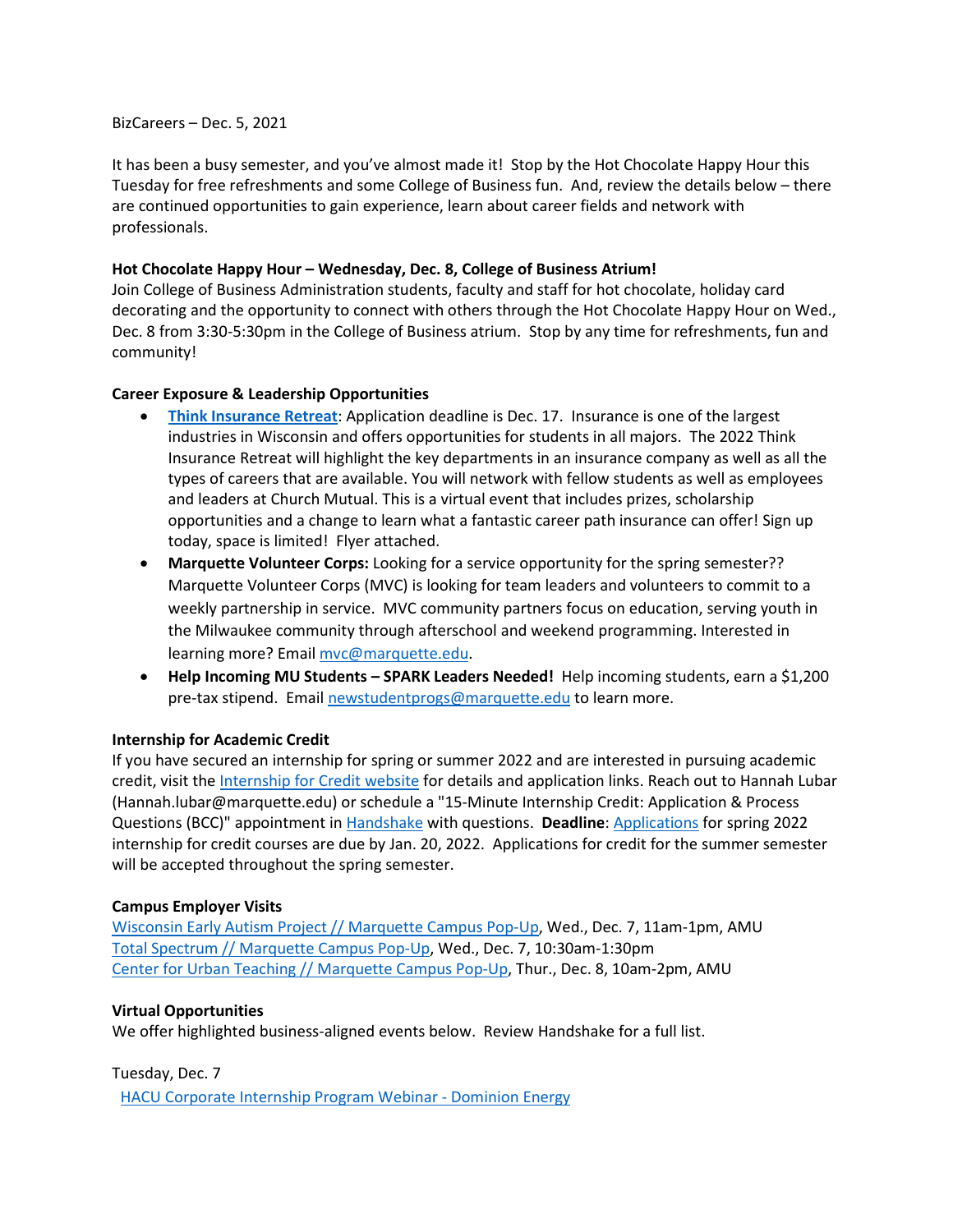[Women TechOver](https://marquette.joinhandshake.com/events/915110/share_preview) [CarMax Tableau 101](https://marquette.joinhandshake.com/events/914873/share_preview)  Mthree- [Banking Services Analyst Info Session-](https://marquette.joinhandshake.com/events/912172/share_preview) Nationwide roles (Various Cities) [PennyMac Loan Officer Development Program Info Session](https://marquette.joinhandshake.com/events/904979/share_preview) [Venture For America 101](https://marquette.joinhandshake.com/events/889870/share_preview) [VMware Professional Selling Workshop](https://marquette.joinhandshake.com/events/878374/share_preview)

Wednesday, Dec. 8

Come Build the Future with Us - [Amazon Student Programs SDE Career Fair \(December\)](https://marquette.joinhandshake.com/events/915102/share_preview) [Private Wealth Management Virtual Morning at Morgan](https://marquette.joinhandshake.com/events/914773/share_preview) Mosaic - [Employee Network Group @ Thornton Tomasetti](https://marquette.joinhandshake.com/events/914318/share_preview)  [Black in Tech](https://marquette.joinhandshake.com/events/914185/share_preview) [Get to Know L'Oreal](https://marquette.joinhandshake.com/events/913866/share_preview) Accounting SMBC Meet and Greet - [Global Financial Institutions Group \(GFIG\)](https://marquette.joinhandshake.com/events/913335/share_preview) [Journey from an Intern to Software Engineer @ Box!](https://marquette.joinhandshake.com/events/911605/share_preview)

Thursday, Dec. 9

[All Majors Virtual Career Event December 9, 2021 -](https://marquette.joinhandshake.com/events/911747/share_preview) Marquette University [Chat with Urban Teachers! Learn About Our Teaching Residency Program](https://marquette.joinhandshake.com/events/906851/share_preview)  [Meta \(formerly the Facebook company\) Linux Coding Challenge](https://marquette.joinhandshake.com/events/905049/share_preview) Mthree: Info Session- [Winter Week Experiential Learning-](https://marquette.joinhandshake.com/events/900352/share_preview) Session 4

Friday, Dec. 10

[Pro Football Hall of Fame "Before the Snap" ft. Arthur Hightower](https://marquette.joinhandshake.com/events/909733/share_preview) The Consumer Financial [Protection Bureau \(CFPB\): Financial Analyst program](https://marquette.joinhandshake.com/events/864007/share_preview)  [2022](https://marquette.joinhandshake.com/events/864007/share_preview)

Monday, Dec. 13 [L'Oreal Master Class -](https://marquette.joinhandshake.com/events/916116/share_preview) Recruiter Insights [Mthree Careers Info Session-](https://marquette.joinhandshake.com/events/913583/share_preview) Winter 2021

**Need a quiet space for interviews?** Reserve a room. Students may reserve a College of Business Administration 2nd floor space to complete phone or virtual interviews. Monthly sign-ups are available below. If the sign-up is full for the date and time you need, please email [businesscareers@marquette.edu](mailto:businesscareers@marquette.edu) at least one business day in advance and we will be happy to check into additional 2nd floor options. Interview Sign-Up[: October,](https://www.signupgenius.com/go/10c044fada92ba5f85-room1) [November,](https://www.signupgenius.com/go/10C044FADA92BA5F85-room2) [December](https://www.signupgenius.com/go/10C044FADA92BA5F85-december) **Career Questions?** Business Career Center staff are here to help. Online scheduling is available. Visit [Handshake](https://marquette.joinhandshake.com/) and select the "Marquette University Career Center" banner. Then, select Appointments  $\rightarrow$ Schedule A New Appointment  $\rightarrow$  Business Career Center Appointment.

We wish you the best with your classes and career planning! Please stay in touch with questions.

Sincerely, Business Career Center Staff Karen Rinehart, Hannah Lubar, Juniper Beatty & Connie Knoll